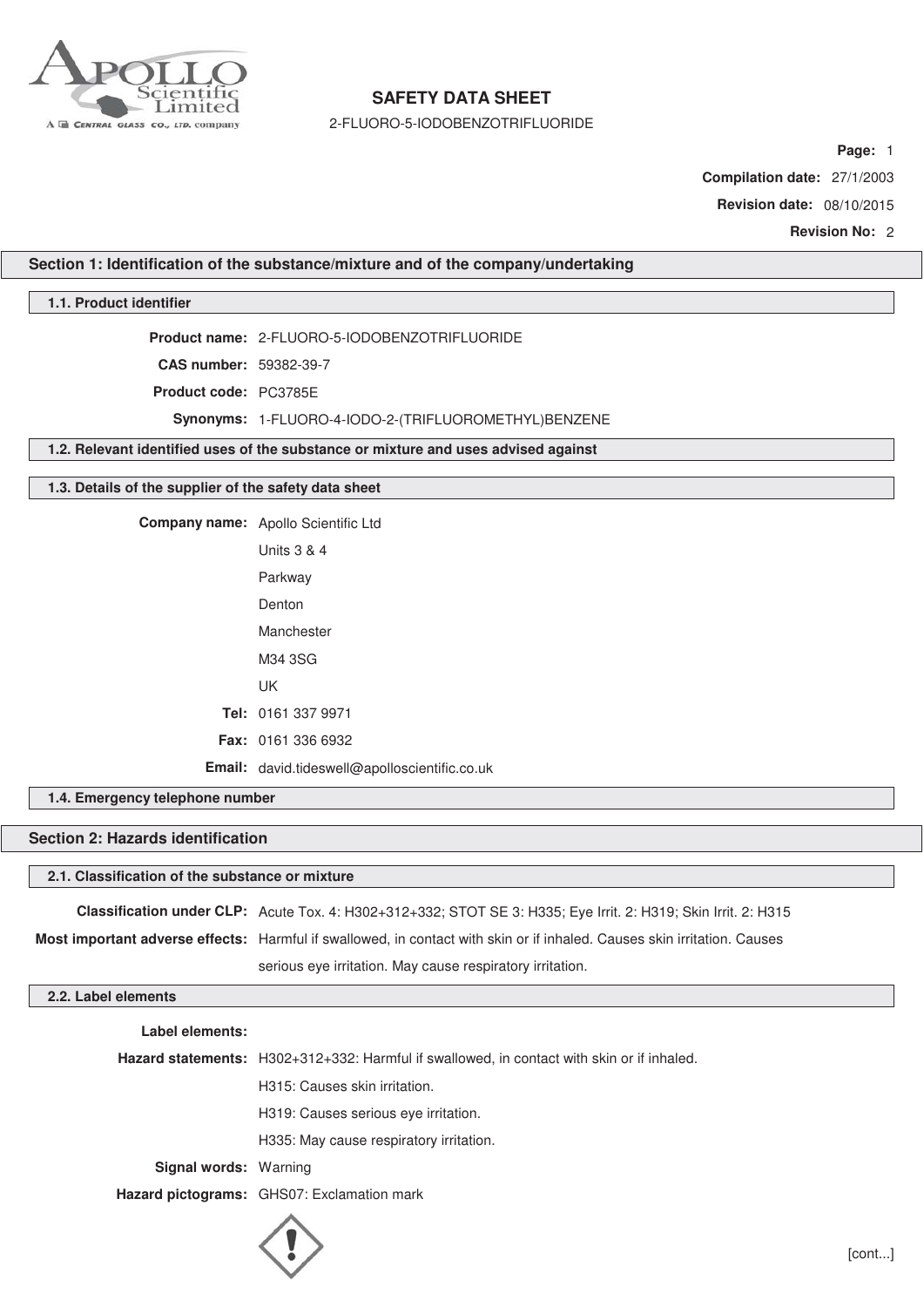### 2-FLUORO-5-IODOBENZOTRIFLUORIDE

**Page:** 2

**Precautionary statements:** P271: Use only outdoors or in a well-ventilated area.

P260: Do not breathe dust.

P280: Wear protective gloves/protective clothing/eye protection/face protection.

## **2.3. Other hazards**

**PBT:** This product is not identified as a PBT/vPvB substance.

## **Section 3: Composition/information on ingredients**

### **3.1. Substances**

**Chemical identity:** 2-FLUORO-5-IODOBENZOTRIFLUORIDE

**CAS number:** 59382-39-7

### **Section 4: First aid measures**

## **4.1. Description of first aid measures**

**Skin contact:** Remove all contaminated clothes and footwear immediately unless stuck to skin.

Drench the affected skin with running water for 10 minutes or longer if substance is still on skin. Consult a doctor.

- **Eye contact:** Bathe the eye with running water for 15 minutes. Consult a doctor.
- **Ingestion:** Wash out mouth with water. Do not induce vomiting. If conscious, give half a litre of water to drink immediately. Consult a doctor.
- **Inhalation:** Remove casualty from exposure ensuring one's own safety whilst doing so. Consult a doctor.

### **4.2. Most important symptoms and effects, both acute and delayed**

**Skin contact:** There may be irritation and redness at the site of contact.

**Eye contact:** There may be irritation and redness. The eyes may water profusely.

**Ingestion:** There may be soreness and redness of the mouth and throat. Nausea and stomach pain may occur. There may be vomiting.

**Inhalation:** There may be irritation of the throat with a feeling of tightness in the chest.

## **4.3. Indication of any immediate medical attention and special treatment needed**

### **Section 5: Fire-fighting measures**

### **5.1. Extinguishing media**

**Extinguishing media:** Carbon dioxide, dry chemical powder, foam. Suitable extinguishing media for the

surrounding fire should be used. Use water spray to cool containers.

#### **5.2. Special hazards arising from the substance or mixture**

**Exposure hazards:** In combustion emits toxic fumes of carbon dioxide / carbon monoxide. Hydrogen fluoride

(HF). Hydrogen iodide (HI).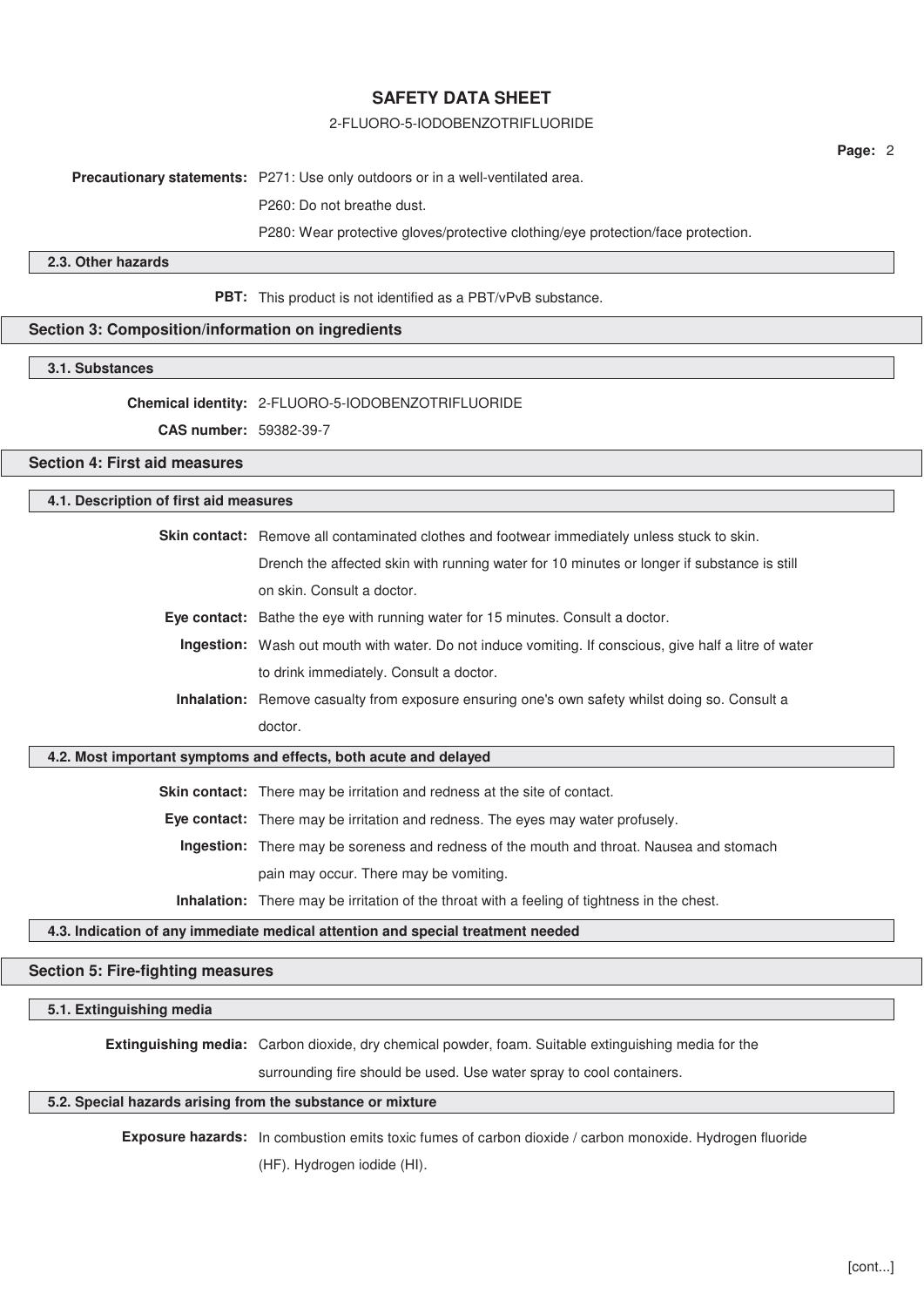### 2-FLUORO-5-IODOBENZOTRIFLUORIDE

#### **5.3. Advice for fire-fighters**

**Advice for fire-fighters:** Wear self-contained breathing apparatus. Wear protective clothing to prevent contact with skin and eyes.

## **Section 6: Accidental release measures**

## **6.1. Personal precautions, protective equipment and emergency procedures**

**Personal precautions:** Refer to section 8 of SDS for personal protection details. If outside do not approach from downwind. If outside keep bystanders upwind and away from danger point. Mark out the contaminated area with signs and prevent access to unauthorised personnel. Turn leaking containers leak-side up to prevent the escape of liquid.

#### **6.2. Environmental precautions**

**Environmental precautions:** Do not discharge into drains or rivers. Contain the spillage using bunding.

### **6.3. Methods and material for containment and cleaning up**

**Clean-up procedures:** Absorb into dry earth or sand. Transfer to a closable, labelled salvage container for

disposal by an appropriate method.

## **6.4. Reference to other sections**

## **Section 7: Handling and storage**

#### **7.1. Precautions for safe handling**

**Handling requirements:** Avoid direct contact with the substance. Ensure there is sufficient ventilation of the area.

Do not handle in a confined space. Avoid the formation or spread of mists in the air. Only

use in fume hood.

#### **7.2. Conditions for safe storage, including any incompatibilities**

**Storage conditions:** Store in a cool, well ventilated area. Keep container tightly closed. Light Sensitive.

**Suitable packaging:** Must only be kept in original packaging.

**7.3. Specific end use(s)**

**Specific end use(s):** No data available.

## **Section 8: Exposure controls/personal protection**

**8.1. Control parameters**

**Workplace exposure limits:** No data available.

**DNEL/PNEC Values**

**DNEL / PNEC** No data available.

## **8.2. Exposure controls**

**Engineering measures:** Ensure there is sufficient ventilation of the area.

**Respiratory protection:** Self-contained breathing apparatus must be available in case of emergency.

**Hand protection:** Impermeable gloves.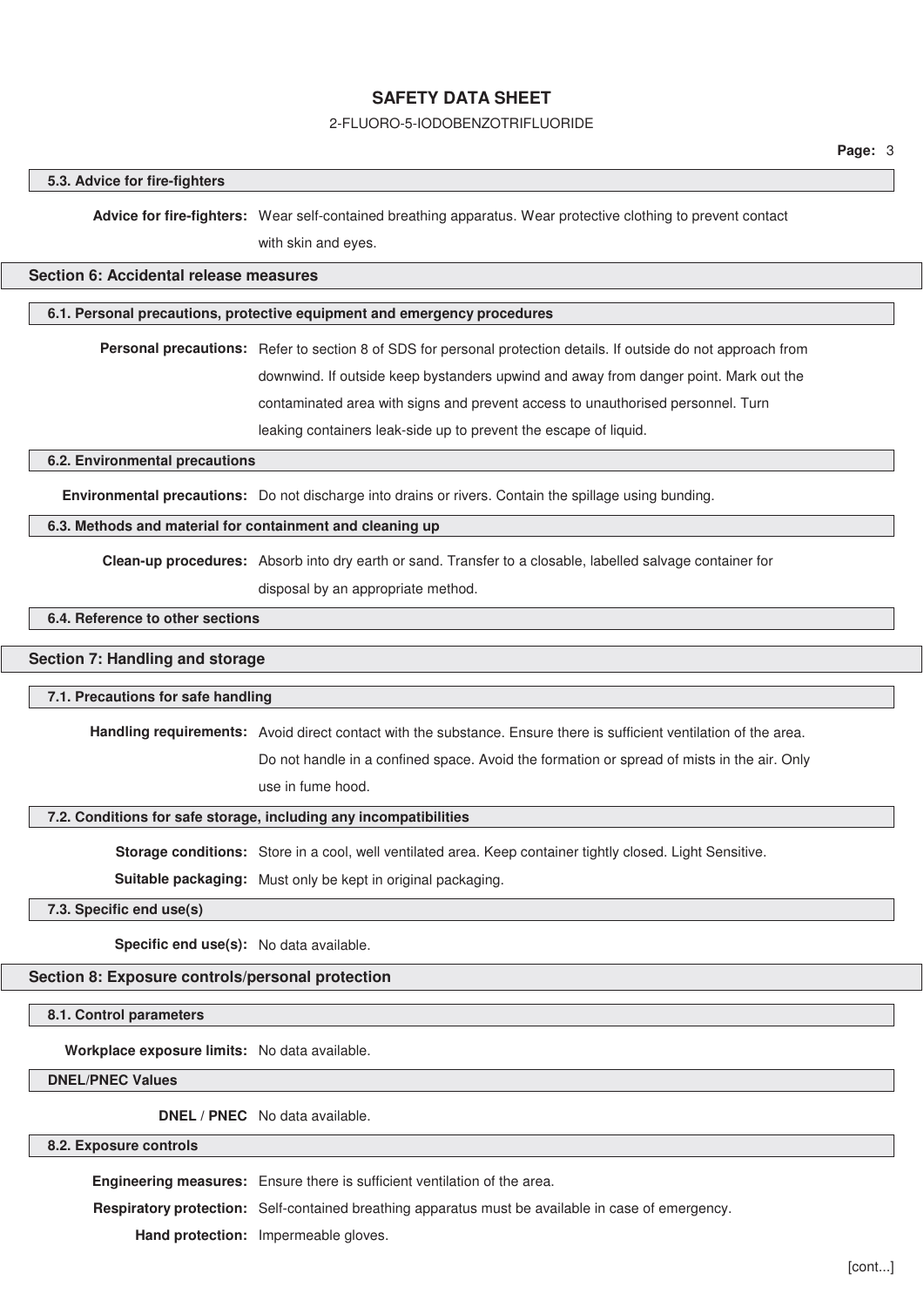### 2-FLUORO-5-IODOBENZOTRIFLUORIDE

**Page:** 4

**Eye protection:** Safety glasses. Ensure eye bath is to hand.

Skin protection: Impermeable protective clothing.

### **Section 9: Physical and chemical properties**

## **9.1. Information on basic physical and chemical properties**

**State:** Liquid

### **9.2. Other information**

**Other information:** No data available.

### **Section 10: Stability and reactivity**

**10.1. Reactivity**

**Reactivity:** Stable under recommended transport or storage conditions.

**10.2. Chemical stability**

**Chemical stability:** Stable under normal conditions.

## **10.3. Possibility of hazardous reactions**

**Hazardous reactions:** Hazardous reactions will not occur under normal transport or storage conditions.

**10.4. Conditions to avoid**

**Conditions to avoid:** Heat. Light.

**10.5. Incompatible materials**

**Materials to avoid:** Strong oxidising agents. Strong acids.

## **10.6. Hazardous decomposition products**

**Haz. decomp. products:** In combustion emits toxic fumes of carbon dioxide / carbon monoxide. Hydrogen fluoride

(HF). Hydrogen iodide (HI).

### **Section 11: Toxicological information**

## **11.1. Information on toxicological effects**

#### **Relevant hazards for substance:**

| Hazard                        | Route       | Basis                 |
|-------------------------------|-------------|-----------------------|
| Acute toxicity (ac. tox. 4)   | INH DRM ING | Hazardous: calculated |
| Skin corrosion/irritation     | DRM         | Hazardous: calculated |
| Serious eye damage/irritation | OPT         | Hazardous: calculated |
| STOT-single exposure          | <b>INH</b>  | Hazardous: calculated |

## **Symptoms / routes of exposure**

**Skin contact:** There may be irritation and redness at the site of contact.

**Eye contact:** There may be irritation and redness. The eyes may water profusely.

**Ingestion:** There may be soreness and redness of the mouth and throat. Nausea and stomach

pain may occur. There may be vomiting.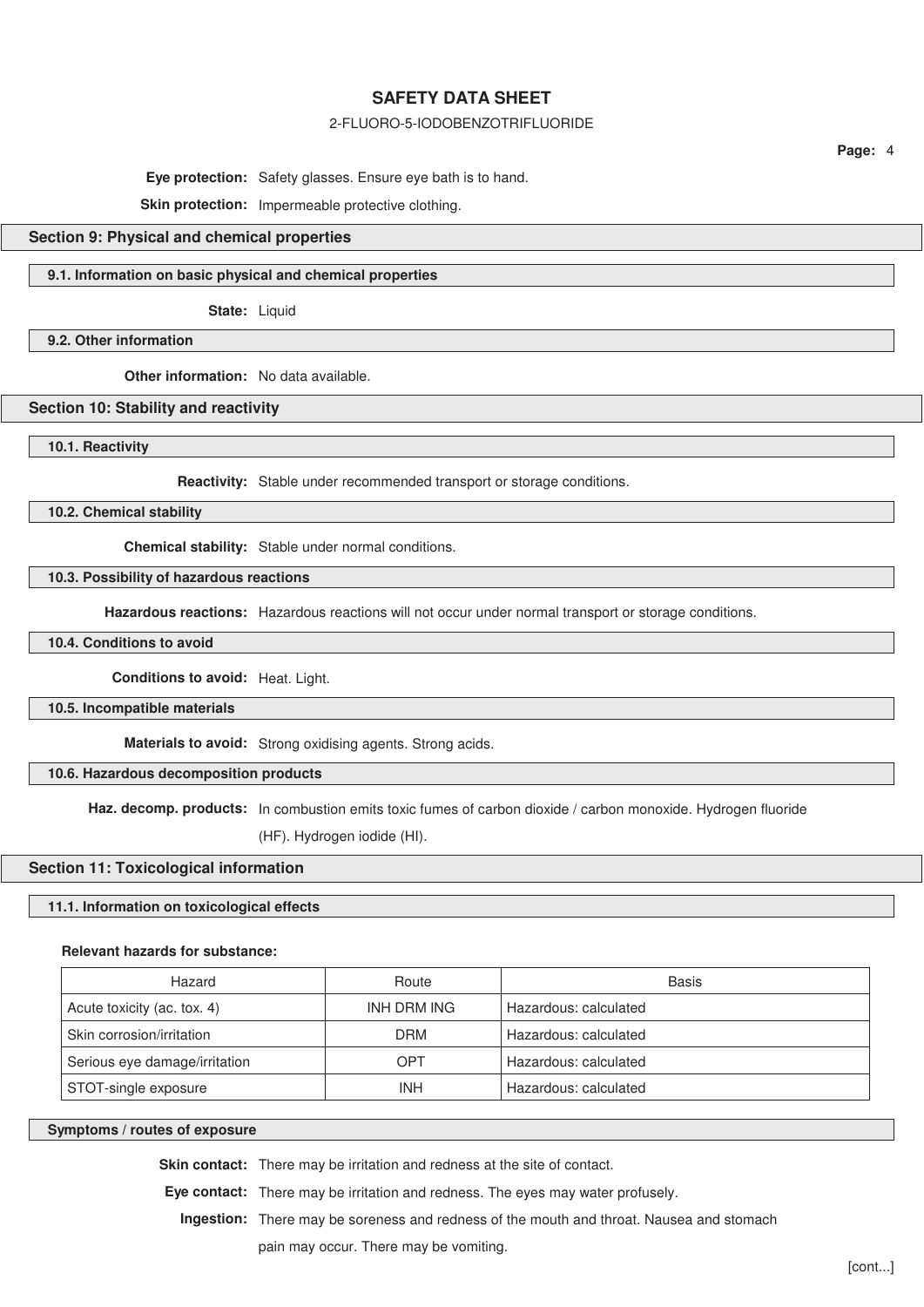## 2-FLUORO-5-IODOBENZOTRIFLUORIDE

**Page:** 5

**Inhalation:** There may be irritation of the throat with a feeling of tightness in the chest.

## **Section 12: Ecological information**

**12.1. Toxicity**

**Ecotoxicity values:** No data available.

## **12.2. Persistence and degradability**

**Persistence and degradability:** No data available.

### **12.3. Bioaccumulative potential**

**Bioaccumulative potential:** No data available.

**12.4. Mobility in soil**

**Mobility:** No data available.

## **12.5. Results of PBT and vPvB assessment**

**PBT identification:** This product is not identified as a PBT/vPvB substance.

**12.6. Other adverse effects**

**Other adverse effects:** No data available.

## **Section 13: Disposal considerations**

#### **13.1. Waste treatment methods**

| <b>Disposal operations:</b> Transfer to a suitable container and arrange for collection by specialised disposal |
|-----------------------------------------------------------------------------------------------------------------|
| company. MATERIAL SHOULD BE DISPOSED OF IN ACCORDANCE WITH LOCAL,                                               |
| STATE AND FEDERAL REGULATIONS                                                                                   |
| Disposal of packaging: Dispose of as special waste in compliance with local and national regulations Observe    |
| all federal, state and local environmental regulations.                                                         |
| <b>NB:</b> The user's attention is drawn to the possible existence of regional or national                      |
| regulations regarding disposal.                                                                                 |

### **Section 14: Transport information**

**Transport class:** This product does not require a classification for transport.

## **Section 15: Regulatory information**

**15.1. Safety, health and environmental regulations/legislation specific for the substance or mixture**

**Specific regulations:** Not applicable.

**15.2. Chemical Safety Assessment**

**Chemical safety assessment:** A chemical safety assessment has not been carried out for the substance or the mixture by the supplier.

## **Section 16: Other information**